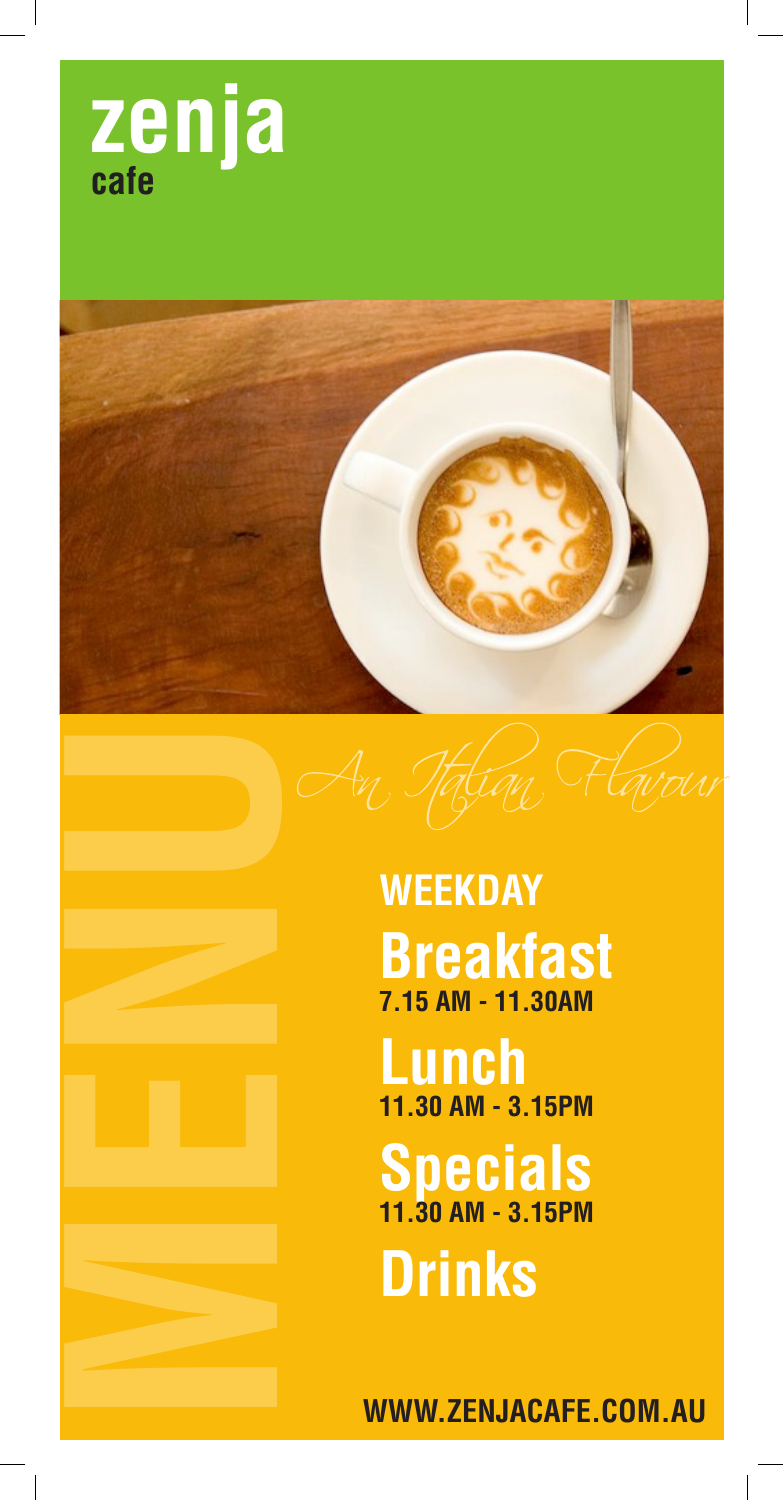# **zenja breakfast**

# **Free Range Eggs**

| <b>Scrambled Eggs</b> with smoked salmon or double-smoked<br>ham or bacon on a bed of baby spinach with toasted Turkish                   | \$13.00 |
|-------------------------------------------------------------------------------------------------------------------------------------------|---------|
| <b>Poached Eggs</b> with smoked salmon or double-smoked<br>ham or bacon on a bed of baby spinach with toasted Turkish                     | \$13.00 |
| <b>Vegetarian</b> poached eggs with avocado, baked beans, grilled tomato<br>& mushrooms on a bed of baby spinach with toasted brown bread | \$13.00 |
| <b>Fried Chilli Eggs</b> with crispy bacon, grilled tomato, mushrooms<br>& zenja's chilli sauce, with toasted sourdough                   | \$15.00 |
| <b>Chorizo Sausage Omelette</b> with tomato, spring onion,<br>mozzarella & parmesan, with toasted sourdough                               | \$15.00 |
| <b>Asparagus Omelette</b> with mushrooms, Spanish onion, mozzarella<br>& parmesan, with toasted sourdough                                 | \$15.00 |
| <b>Bacon Omelette</b> with mushrooms, Spanish onion,<br>mozzarella & parmesan, with toasted sourdough                                     | \$15.00 |
| <b>Big Breakfast</b> sunny side up eggs, cevapi (low fat skinless sausages),                                                              |         |

grilled tomato, bacon & mushrooms, with toasted sourdough \$15.00



# **Chef's Specials**

| <b>French Crepes</b> with Belgian chocolate sauce & strawberry or<br>Lisbon lemon sauce             | \$11.50 |
|-----------------------------------------------------------------------------------------------------|---------|
| <b>Bircher Muesli</b> a fresh combination of honey, low-fat yoghurt,<br>strawberry & Bircher muesli | \$10.50 |
| <b>French Toast</b> bread immersed in an egg mixture,<br>served with crispy bacon & grilled tomato  | \$11.50 |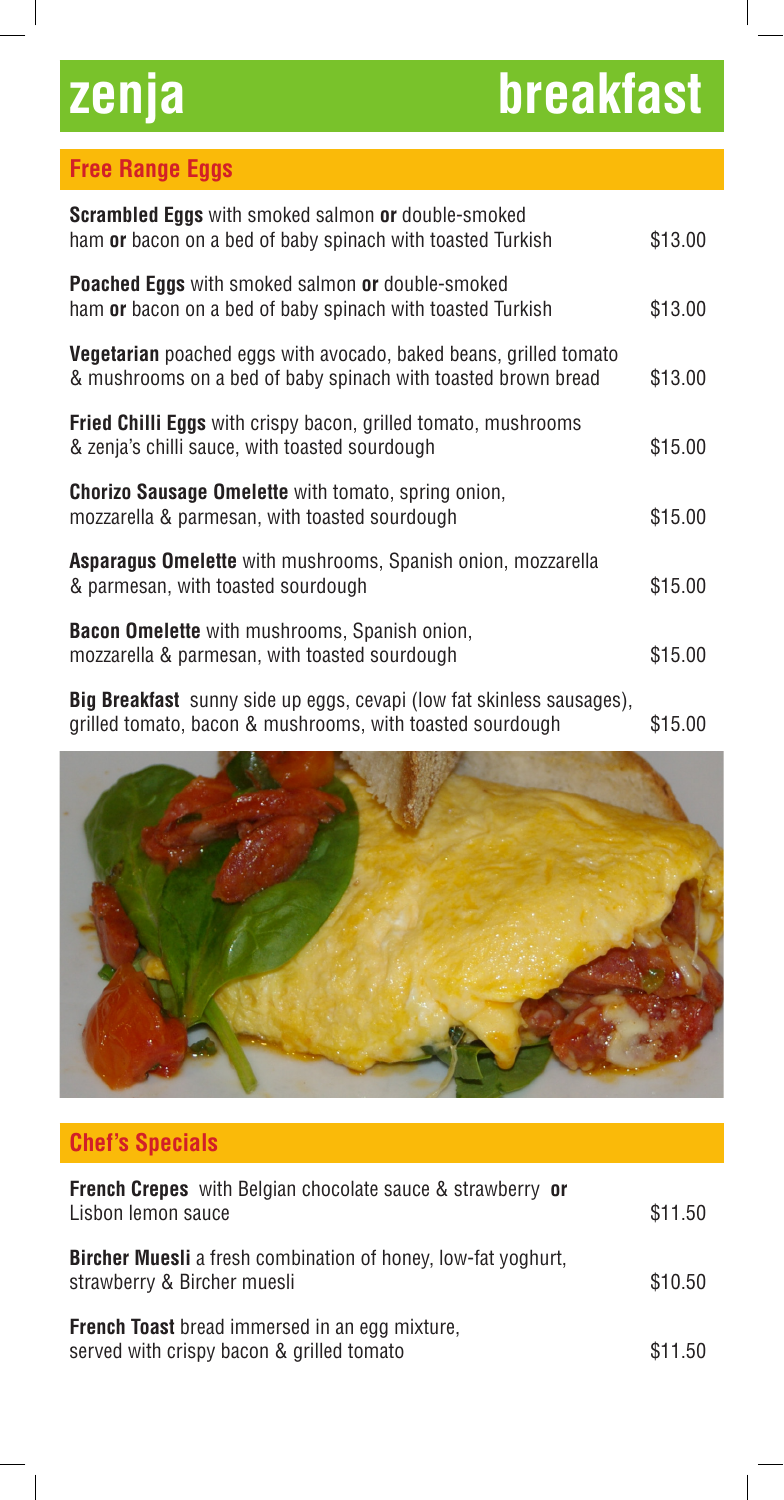# **Brekkie Wraps**

| <b>Summer Wrap</b> scrambled eggs, baby spinach,<br>semi-dried tomatoes, onion & artichokes                             | \$10.00 |
|-------------------------------------------------------------------------------------------------------------------------|---------|
| <b>Ham &amp; Mushroom Wrap</b> scrambled eggs, double-smoked ham,<br>onion, tomato & mushrooms                          | \$10.00 |
| <b>Chorizo Wrap</b> chorizo sausage, spring onion, mozzarella,<br>tomato & baby spinach                                 | \$10.00 |
| <b>Light Snacks</b>                                                                                                     |         |
| <b>Open Melt</b> double-smoked ham & mozzarella on<br>toasted sourdough or Turkish                                      | \$9.50  |
| <b>Yoghurt Muesli</b> a fresh combination of blueberries<br>& raspberries with low-fat yoghurt, honey & Bircher muesli  | \$9.50  |
| <b>Cinnamon Toast</b> white toast dusted with cinnamon & served with<br>caramelized banana & pure Canadian maple syrup  | \$9.50  |
| <b>Avocado Toast</b> toasted Turkish served open with sliced<br>tomato & avocado & drizzled with extra-virgin olive oil | \$9.50  |
| <b>Ricotta Raisin Toast</b> toasted raisin loaf served with a sweet<br>ricotta spread & fresh strawberry                | \$9.50  |
|                                                                                                                         |         |

### **Toasts, Breads & Pastries**

Sourdough, Turkish, Brown, Raisin, Banana bread, Banana & Walnut bread, Croissants & Chocolate Croissants

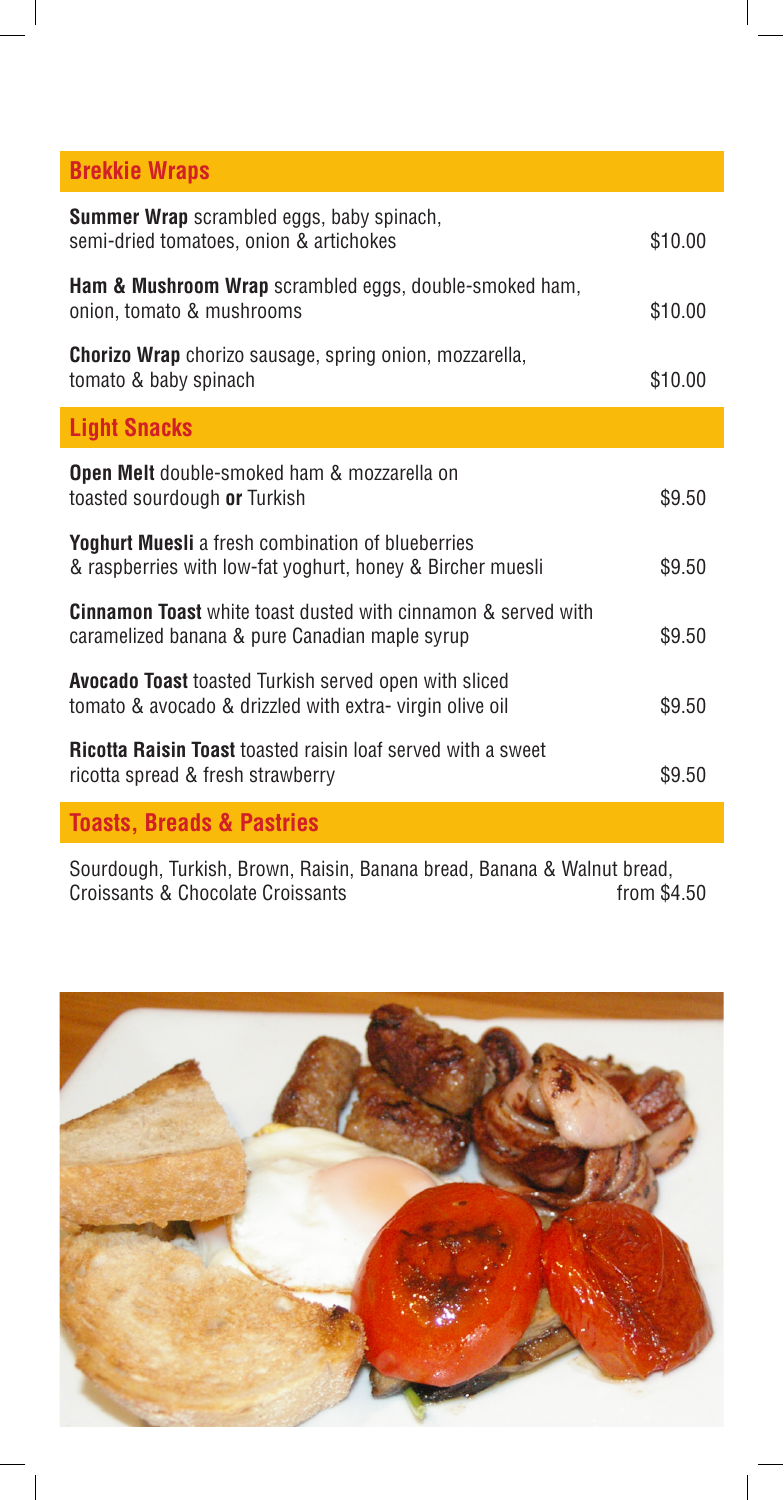# **zenja lunch**



### **Wraps**

| <b>Grilled Chicken Wrap</b> chicken breast, lettuce, mayo &<br>roasted capsicum with zenja's chilli sauce       | \$10.00 |
|-----------------------------------------------------------------------------------------------------------------|---------|
| <b>Chicken Schnitzel Wrap</b> chicken schnitzel, lettuce, mayo & avocado                                        | \$10.00 |
| <b>Grilled Vegetable Wrap</b> baby spinach & assorted grilled<br>vegetables marinated in aged balsamic dressing | \$10.00 |
| <b>Thai Beef Wrap</b> grain fed aged beef fillet, lettuce &<br>mayo with zenja's satay sauce                    | \$10.00 |
| <b>Tuna Wrap</b> a fresh mix of tuna, carrots, onion, mayo &<br>baby spinach with a hint of lemon               | \$10.00 |

### **Salads**

**Chicken Caesar Salad** tender marinated chicken breast, cos lettuce, bacon, parmesan, eggs & croutons with zenja's Caesar dressing \$13.00

**Chicken Avocado Salad** grilled chicken breast, tomato, onion, cucumber, avocado & mixed young leaf salad, dressed in a lemon vinaigrette \$13.00

**Thai Chicken Salad** warm chicken breast, lettuce, tomato, capsicum & cucumber with zenja's Thai chilli dressing by the same state of the state  $$13.00$ 

**Roquette Salad** wild roquette served with shaved Grana Padano, Roma tomatoes, & balsamic reduction  $$13.00$ 

### **Burgers**

| <b>Grilled Chicken Burger</b> grilled chicken breast, mozzarella, mayo, lettuce & |  |  |         |
|-----------------------------------------------------------------------------------|--|--|---------|
| tomato with zenja's chilli sauce on a toasted bun                                 |  |  | \$13.00 |

**Chicken Schnitzel Burger** chicken schnitzel, avocado, mozzarella, mayo & lettuce on a toasted bun **\$13.00** bundle to the state of the state  $$13.00$ 

**Steak Sandwich** grain fed aged beef, mozzarella, mayo, lettuce & tomato with bbq sauce on a toasted bun  $$13.00$ 

**Dory Fillet Burger** parmesan crusted Dory fillets, cheese & mixed young leaf salad with zenja's tartare sauce on a toasted bun \$13.00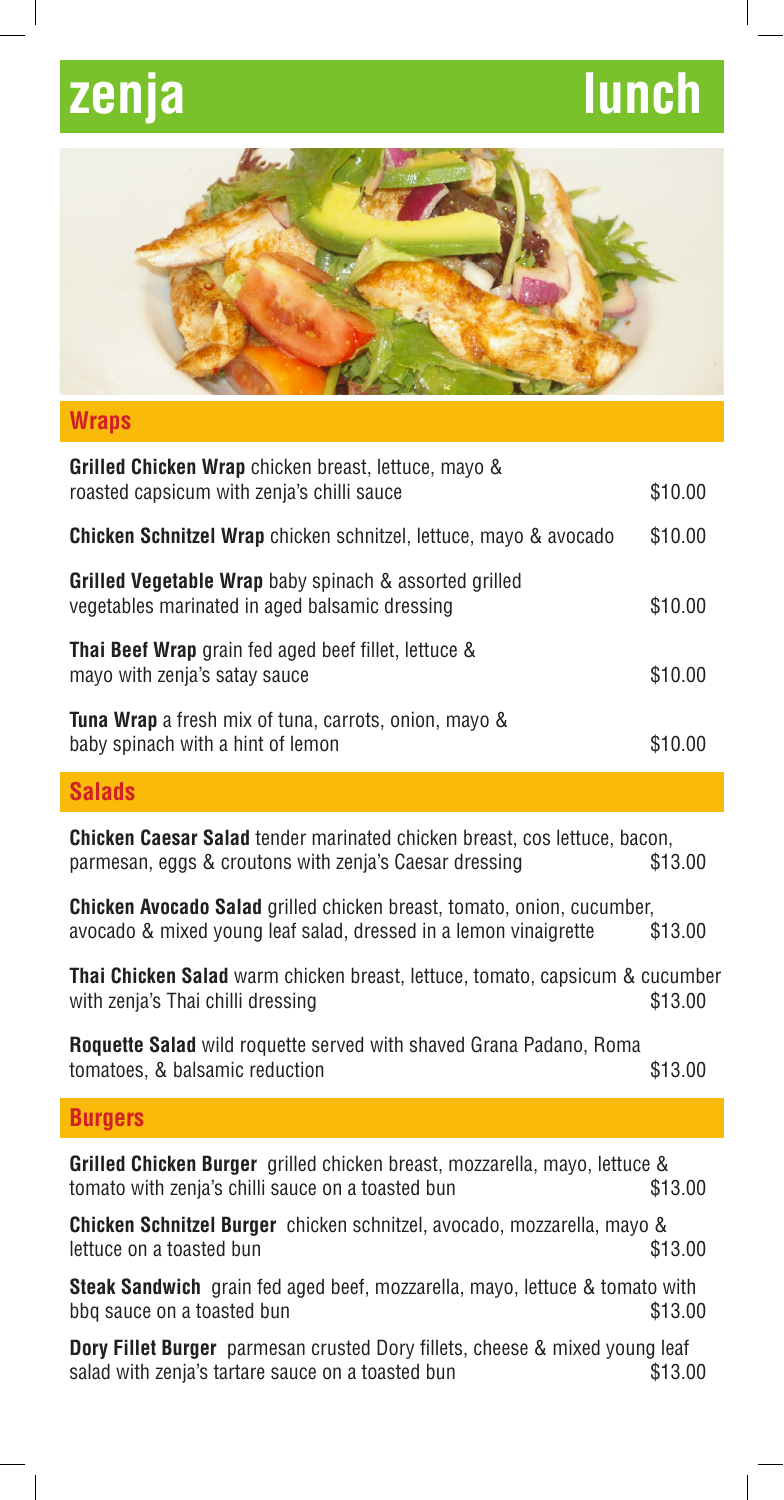**Beef Burger** 300gm of pure lean beef, lettuce, tomato, grilled onions, mayo, tomato sauce, American mustard and Mozzarella on a toasted bun, served with  $\frac{\$13.00}{\$13.00}$ 

add **Crispy Bacon** \$2, add **Fried Egg** \$2, add **Avocado** \$2

| <b>Sides</b>                                                           |         |
|------------------------------------------------------------------------|---------|
| Garlic bread, herb bread, bruschetta or hot chips                      | \$5.00  |
| <b>Pasta</b>                                                           |         |
| <b>Penne, Spaghettini, Fettucine or Tortellini</b> with:               |         |
| <b>Napoletana</b> classic tomato with a hint of basil                  | \$13.00 |
| <b>Pesto</b> traditional cream-based basil & pine nuts                 | \$13.00 |
| <b>Bolognaise</b> rich tomato & minced beef                            | \$13.00 |
| <b>Arabiatta</b> classic tomato with basil & fresh chilli              | \$13.00 |
| <b>Boscaiola</b> creamy bacon & mushrooms                              | \$13.00 |
| <b>Verona</b> creamy Napoletana (pink sauce) with olives and anchovies | \$13.00 |

### **Risotto**

**Creamy Chicken** with seared chicken breast, asparagus, mushrooms & parmesan in a creamy white wine sauce  $$14.50$ 

**Vegetarian** with mushrooms, fresh corn, shallots, baby spinach & parmesan in a creamy white wine sauce  $$14.50$ 

**Tiger Prawn** with tiger prawns, mushrooms, roquette, shallots & parmesan in a tomato-based stock  $$15.50$ 

### **Chef's Specials**

**Salt & Pepper Squid** tender squid tossed in zenja's spices & served with sweet chilli dipping sauce \$13.00

**Crispy Fish & Chips** lightly battered Dory fillets served with fries & zenja's tartare  $\text{square}$  \$13.00

**Singapore Noodles** Tiger prawns & mixed vegetables with rice noodles in a Singapore-style chilli sauce  $$14.00$ 

**Chilli Chicken** stir fried chicken breast & vegetables with a touch of chilli, served with Jasmine rice \$14.00

**Pumpkin Soup** served with toasted sourdough  $$9.50$ 

### **Body Wise Options**

**Maximum Potential** 100 day grain fed, aged Rib-Eye (320gms) served with a lightly dressed mixed young leaf salad & steamed Jasmine rice \$25.00

**Essential Nutrition** grilled Dory fillets served with a lightly dressed mixed young leaf salad & steamed Jasmine rice \$14.00

**Well Balanced** tender chicken breast fillets served with steamed seasonal vegetables & fragrant Jasmine rice  $$13.00$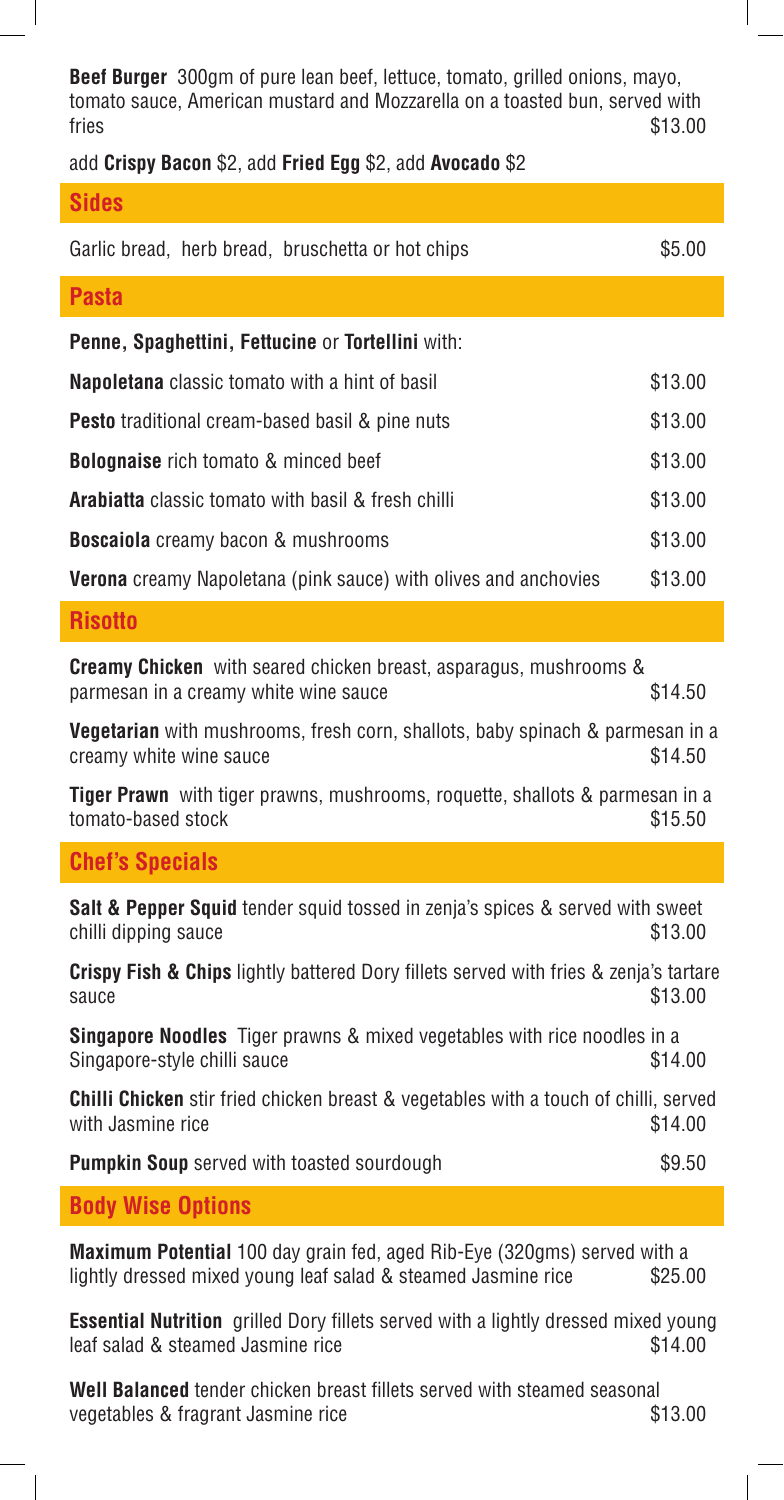# **zenja SPECIALS**

# **GRILLED CHICKEN BREAST 518.50**

served with roast pumpkin, roquette salad, Roma tomatoes, shaved Grano Padano & zenja's pesto dressing.

## **CHICKEN PARMIGIANA \$18.50**

with grilled eggplant, melted Mozzarella & Grana Padano, served with mixed young leaf salad & fries.

**GRILLED ATLANTIC SALMON** *<b>S18.50* **\$18.50** 

served with lemon vinaigrette roquette salad, roast potatoes & lemon garlic butter sauce.

## **GRILLED DORY FILLETS \$18.50**

served with mixed young leaf salad, mash potatoes & Florentine sauce

## **THAI SQUID SALAD \$15.50**

served with mixed young leaf salad, Roma tomatoes, cucumber, Spanish onion, capsicum & roast potatoes

| <b>BEEF HOKKIEN NOODLES</b>                                      | \$15.50 |
|------------------------------------------------------------------|---------|
| with grain-fed aged beef fillet, stir fried vegetables & an egg. |         |
| <b>ROAST LAMB RISOTTO</b>                                        | \$15.50 |
| with mushrooms, baby spinach & Basilicum sauce.                  |         |

| <b>CEVAPI RISOTTO</b> |  |
|-----------------------|--|
|                       |  |

with roasted capsicum & baby spinach in a rich Napoletana sauce.

| <b>WILD ROQUETTE RISOTTO</b> | \$15.50 |
|------------------------------|---------|
|                              |         |

with semi sundried tomatoes, tender chicken breast fillet & creamy pesto sauce.

# **RIB-EYE STEAK (320g)** \$25.00

100 day grain fed aged fillet, served with lemon vinaigrette mixed young leaf salad & fries & your choice of peppercorn or mushroom sauce.

| <b>TIGER PRAWN SPAGHETTINI</b> | \$15.50 |
|--------------------------------|---------|
|                                |         |

served in a creamy arabiatta sauce.

## **SEAFOOD SPAGHETTINI \$16.50**

with roquette in a pesto, chilli & virgin olive oil sauce.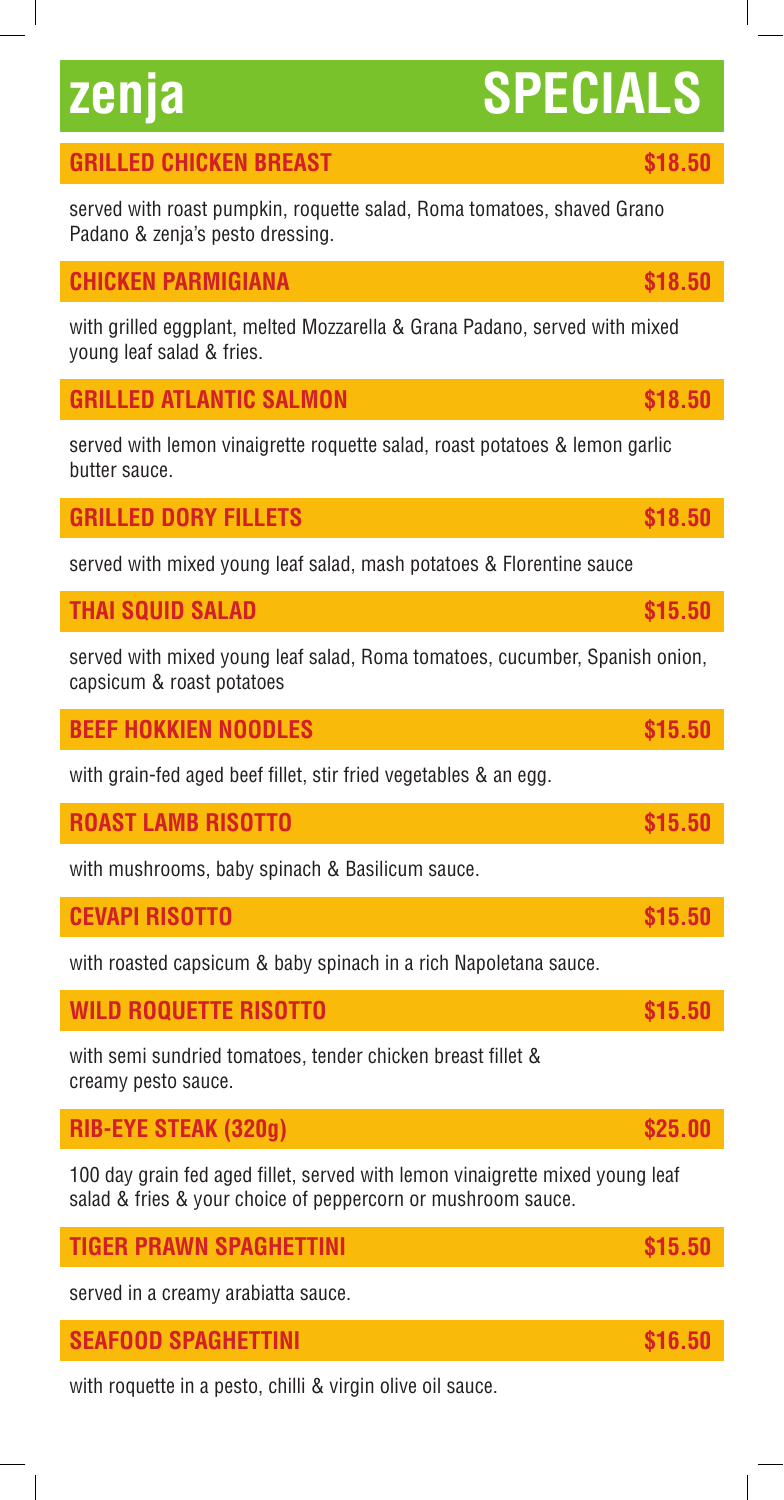### **Smoothies \$5.50**

**Afternoon Boost** - apple, banana, strawberry & mango

**Power** - apple, watermelon, strawberry, mango & lemon

**Daily** - orange, apple, pineapple, banana, strawberry & mango

**Mixed Juice** - blended selection of mixed fruit

| Juices                                                 | \$5.50 |
|--------------------------------------------------------|--------|
| <b>Rev Me Up</b> - orange, carrot, beetroot & basil    |        |
| <b>Chill Me Out</b> - watermelon, apple, celery & mint |        |
| <b>Flu Fighter</b> - pineapple, orange, apple & ginger |        |

**Get Over It** - carrot, orange, apple & coriander

Please see our fridges for a wide selection of mineral waters, soft drinks, energy drinks, juices & more

| <b>Coffee</b>     |                  | from \$3.50          |
|-------------------|------------------|----------------------|
| <b>Espresso</b>   | <b>Macchiato</b> | <b>Piccolo Latte</b> |
| <b>Flat White</b> | Café Latte       | <b>Cappuccino</b>    |
| <b>Long Black</b> | <b>Mocha</b>     | <b>Ristretto</b>     |

**Hot Chocolate, Chai Latte, Soy, Decaf, Mugs & Syrups – extra \$1.00** 

### **Loose Leaf Tea from \$ 4.00**

**English Breakfast, Earl Grey, Green** & a wide selection of herbal infusions

| <b>Milkshakes</b>  |                       | from \$5.50 |
|--------------------|-----------------------|-------------|
| <b>Iced Coffee</b> | <b>Iced Chocolate</b> |             |
| <b>Mocca</b>       | <b>Chocolate</b>      |             |
| <b>Vanilla</b>     | <b>Strawberry</b>     |             |
| <b>Banana</b>      | <b>Caramel</b>        |             |

**Cold Drinks** *Cold Drinks Cold Drinks Cold Drinks Cold Drinks Cold Drinks Cold Drinks Cold Drinks Cold Drinks Cold Drinks Cold Drinks Cold Drinks Cold Drinks Cold Drinks*

# **zenja Drinks**